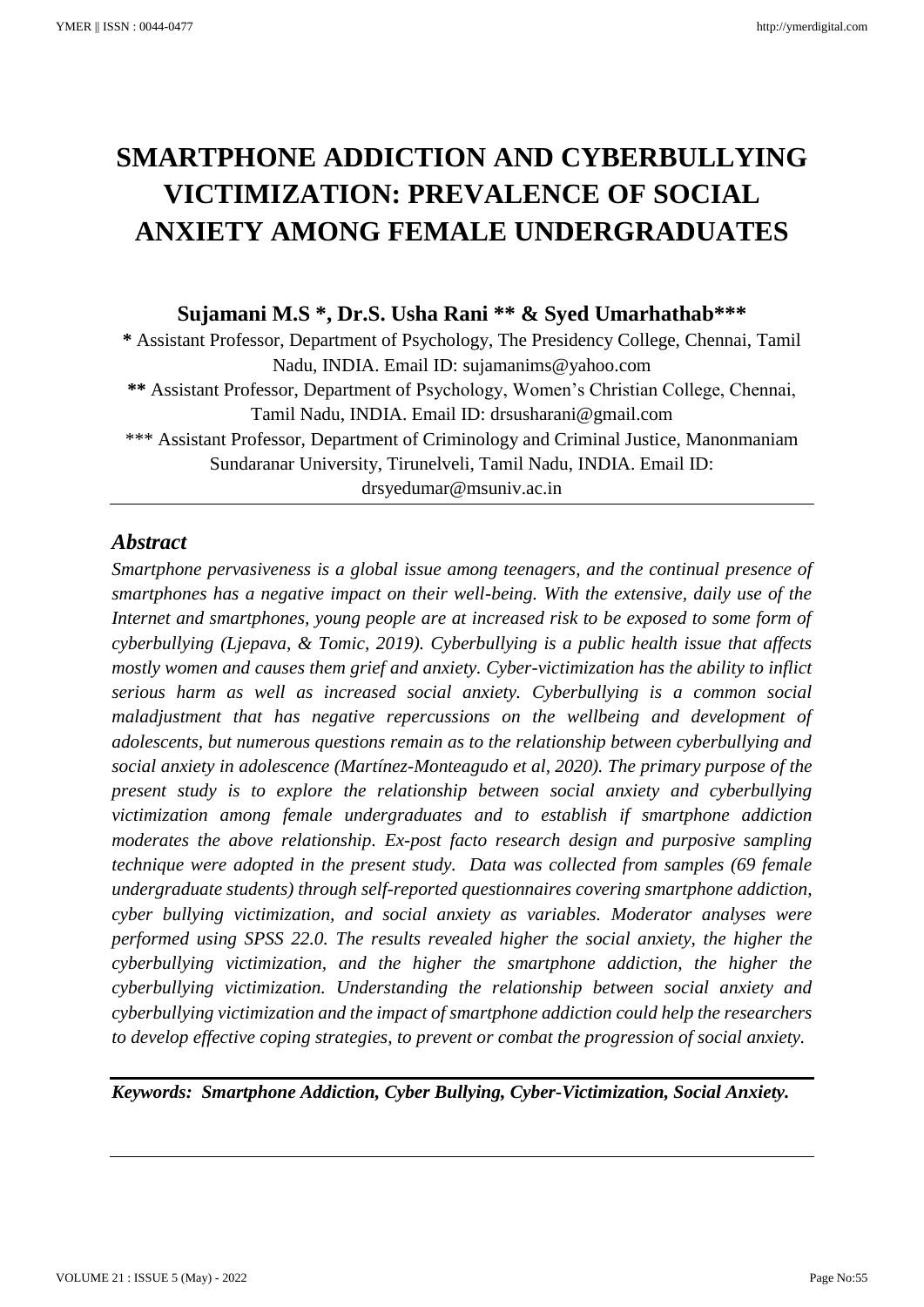## **Introduction**

Cyber-victimization has the ability to inflict serious harm as well as increased social anxiety. There are several studies relating to cyber victimisation and social anxiety, while few studies have related the cyberbullying with social anxiety. Cyberbullying is the deliberate use of electronic communication tools to disturb an individual or specific group of individuals intentionally and repeatedly (Ang & Goh, 2010; Patchin & Hinduja, 2006). The use of electronic technology including email, text messaging, various social networking sites such as Instagram, Facebook, twitter and blogs have become a primary means of communication for college students. Smartphones are the most remarkable gadgets and the fastest diffusing technology. Smartphones provide adolescents with a vast media platform (especially the social media) that allows them to share two-way information rather than one-way information. It is a communication network where an individual can create many ways of sharing information without any restrictions time and space limits. In terms of the daily usage of smartphones, Qudah et al. (2019) in their study found that 67.3 per cent of the participants were using smartphones for more than 4 hours a day. The frequency of cyberbullying reported by these participants was 20.7 per cent. Information technology has become one of the most important aspects of human life in terms of making life easier, bridging gaps between people, socializing, and lowering transportation costs (Aktürk et al., 2008; Yıldız, 2004). Kawabe et al. (2016) stated that continuous use of technology and the Internet often, and unregulated use of these platforms significantly harm individuals' lives. Lavanya & Prasad (2014) from the results of their study found that over 85 per cent of the sample was accessing cyber space through their smartphones or computers on a regular basis, which has exposed them to the brunt of cyber bullying.

#### **Smartphone Addiction**

The use of smartphones, which are equipped with different capabilities, is widespread in society, teens are becoming increasingly reliant on them. Photos, movies, and personal information are stored by the users. Smartphone has been steadily increasing in popularity around the world (Batyuk et al., 2011). Smartphone uses have both positive and negative consequences. As for as positive features are concerned, smartphones provide information sharing, web-based interactions, access to business opportunities, educational content, and enrich people's digital media consumerism. While negative dimension creates problems such as spending excessive amounts of time, insomnia, facing cyberbullying, depression, violations of privacy, advertising, and consumer rights. According to Laconi et al. (2015) problematic internet use causes a multifaceted syndrome that includes mood swings, perceived social benefits when online, and negative consequences of Internet use. Students' academic performance and social connections have negatively impacted by smartphone addiction. Smartphone Addiction has been found to correlate with many variables. According to research by Emanuel et al. (2015), one out of every five students is fully reliant on smartphones. Half of the survey participants admitted to using their smartphones excessively to escape their problems and improve their mood. Several students have admitted to being bullied, harassed and cornered in cyberspace by the peers and have felt powerless since they were deeply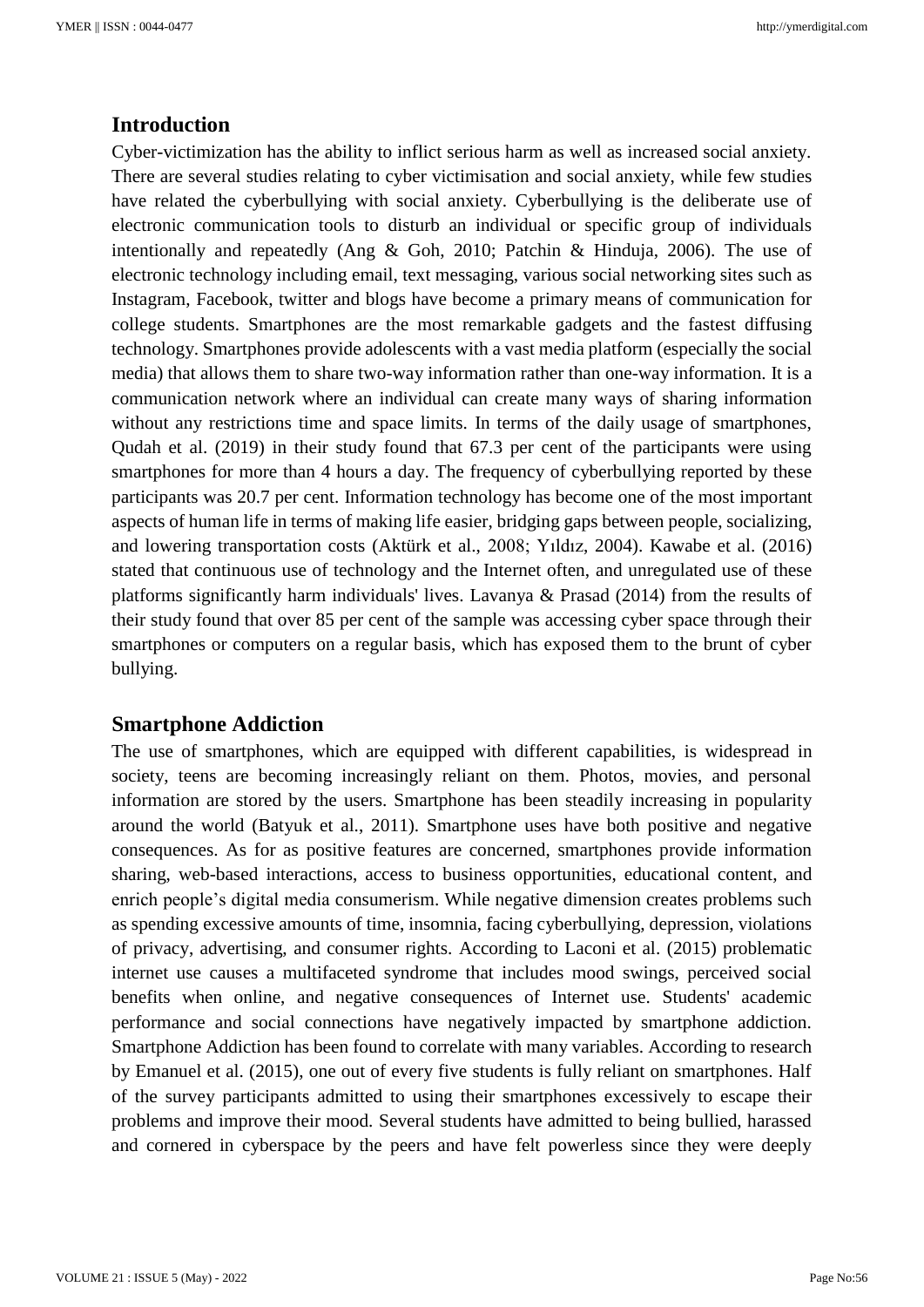wounded by the humiliation and couldn't get the situation under control. Some students have also openly admitted to have bullied someone over cyberspace (Lavanya & Prasad, 2014).

## **Cyber bullying and Victimization**

Cyberbullying is defined as "any behavior performed through electronic media by individuals or groups that repeatedly communicates hostile messages intended to inflict harm or discomfort on others" (Tokunaga, 2010). Cyberbullying is defined as causing purposeful harm to individuals or groups by frequently sending or posting hurtful and abusive texts or photographs via the Internet or social media. Olweus & Limber (2014) found cyberbullying in schools increases as prolonged use of smart phone. Cyberbullying is the use of different social networking platforms to obtain power, domination, and control over other people. Bullying can be done anonymously or by someone who is known to the victim (Tokunaga, 2010). Martínez-Monteagudo, et al. (2020) found in their research that students with the high cyberbullying profile (bully-victims) presented high scores on social avoidance and distress in social situations in general with peers, whereas these students presented lower levels of fear of negative evaluation and distress and social avoidance in new situations as compared to the low cyberbullying (rare victim/bully). Adolescents are the most vulnerable to cyber bullying. They plan to spread cyberbullying to others, but circumstances conspire against them, and they become victims. With the advancement and growth of technology, a new form of victimization called cyberbullying has evolved in the last decade. Anxiety and depression are linked to cybervictimization, and victims of cyberbullying have a higher level of depression than non-victims. Empirical research has shown that there is a link between internet addiction and cyberbullying (Sam et al., 2019). Martínez-Monteagudo et al. (2020) found that the cyberbullying patterns varied significantly for all social anxiety subscales.

## **Gender differences in Smartphone Addiction and Cyberbullying**

A study found the link between gender and anxiety; girls had a greater tendency to experience the onset of various types of anxiety, including panic disorder, generalized anxiety disorder, separation anxiety disorder, and social anxiety (Kaloeti et al, 2021). Gender disparities in smartphone addiction have been found in their study (Al-Barashdi et al, 2015). While Usman et al. (2014) found no variations in smartphone addiction between males and females in their studies. Other research, on the other hand, found male-female differences. According to the findings of Aljomaa, et al. (2016), males are more likely than females to be smartphone addicts. Bisen and Deshpande (2016) examined the prevalence of smartphone addiction among engineering students. Male students are more prone to smartphone addiction than female students, according to the findings. Similarly, Bolle (2014) study revealed that smartphone addiction is more prevalent among Dutch male students than among females. Research studies conducted in the Korean context (Kwon & Paek, 2016) and Italian contexts reported the same results (De Pasquale et al., 2015). In contrast, a study (Park & Lee, 2014) found that Korean university ladies have a greater rate of smartphone addiction than males. In two investigations conducted in Taiwan (Chiu et al., 2013) and Germany, a similar conclusion was reached (Randler et al., 2016).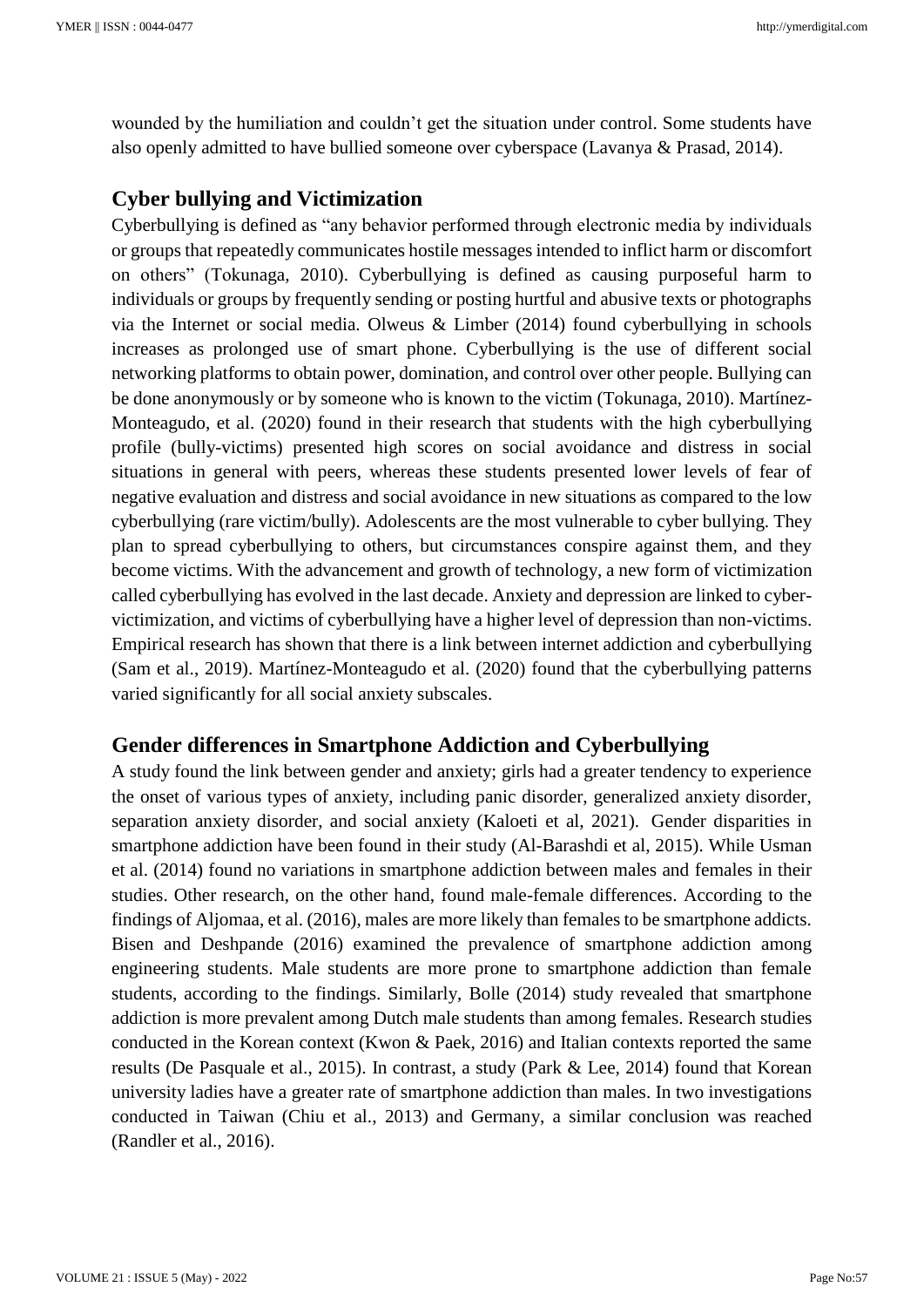### **Social Anxiety and Cyber-victimization**

Cyber-victimization can occur when someone sends embarrassing information about them or others over the Internet. This victimization results in emotional humiliation and embarrassment, leading to the idea that cyber-victimization is linked to the development of social anxiety symptoms (Campbell et al., 2012; Dempsey et al., 2009). According to Troy and Sroufe (1987), students with social anxiety are more likely to be victimized by others due to overt displays of worry, putting them at risk for victimization. According to a study by Storch et al. (2003), adolescents who have been relationally traumatized by their peers have higher levels of social anxiety. Social anxiety was significantly associated with several forms of bullying involvement in adolescents with Autism Spectrum Disorder (ASD) and Attention-Deficit/Hyperactivity Disorder (ADHD) and warrants being considered into prevention and intervention programs for bullying involvement (Liu et al., 2021). In a study by Dempsey et al. (2009), cyber victimization was linked to social anxiety symptoms in public middle school students. Campbell et al. (2012) found that adolescents who experienced cyber victimization reported more social difficulties and higher levels of anxiety than adolescents who had experienced traditional bullying. Schenk & Fremouw (2012) in their study found that college students who experienced cyber-victimization reported frustration (46.25 per cent), stress (40.9 per cent), hurt (37.9 per cent), anger (33.8 per cent), and difficulty in concentrating (23.4 per cent). Many cyber-victimization research projects have used middle school or high school students. However, collegiate samples have been used in few research projects especially in India. Research involving college students is warranted and has been found that college students experience cyber victimization (Dilmac, 2009) and experience symptoms of social anxiety (Terlecki et al., 2014). The results of the study by Trompeter, Bussey, & Fitzpatrick (2018) revealed that most domains of coping self-efficacy and emotion dysregulation partially mediated the relationship between cyber victimization and depression, and fully mediated the relationship between cyber victimization and social anxiety.

Therefore, the current study aims to investigate whether there is a relationship between social anxiety, cyber victimization, and the impact of smartphone addiction. More specifically, looking at whether the impact of social anxiety on cyberbullying is moderated by smartphone addiction.

## **Methodology**

#### **Objective**

To study the relationship between social anxiety and cyber bullying victimization and the impact of smartphone addiction.

#### **Hypotheses**

The following hypotheses were formulated

- H1: Social anxiety will have no impact on cyberbullying victimization
- H2: Smartphone addiction will have no impact on cyberbullying victimization

H3: The impact of social anxiety on cyberbullying will be moderated by smartphone addiction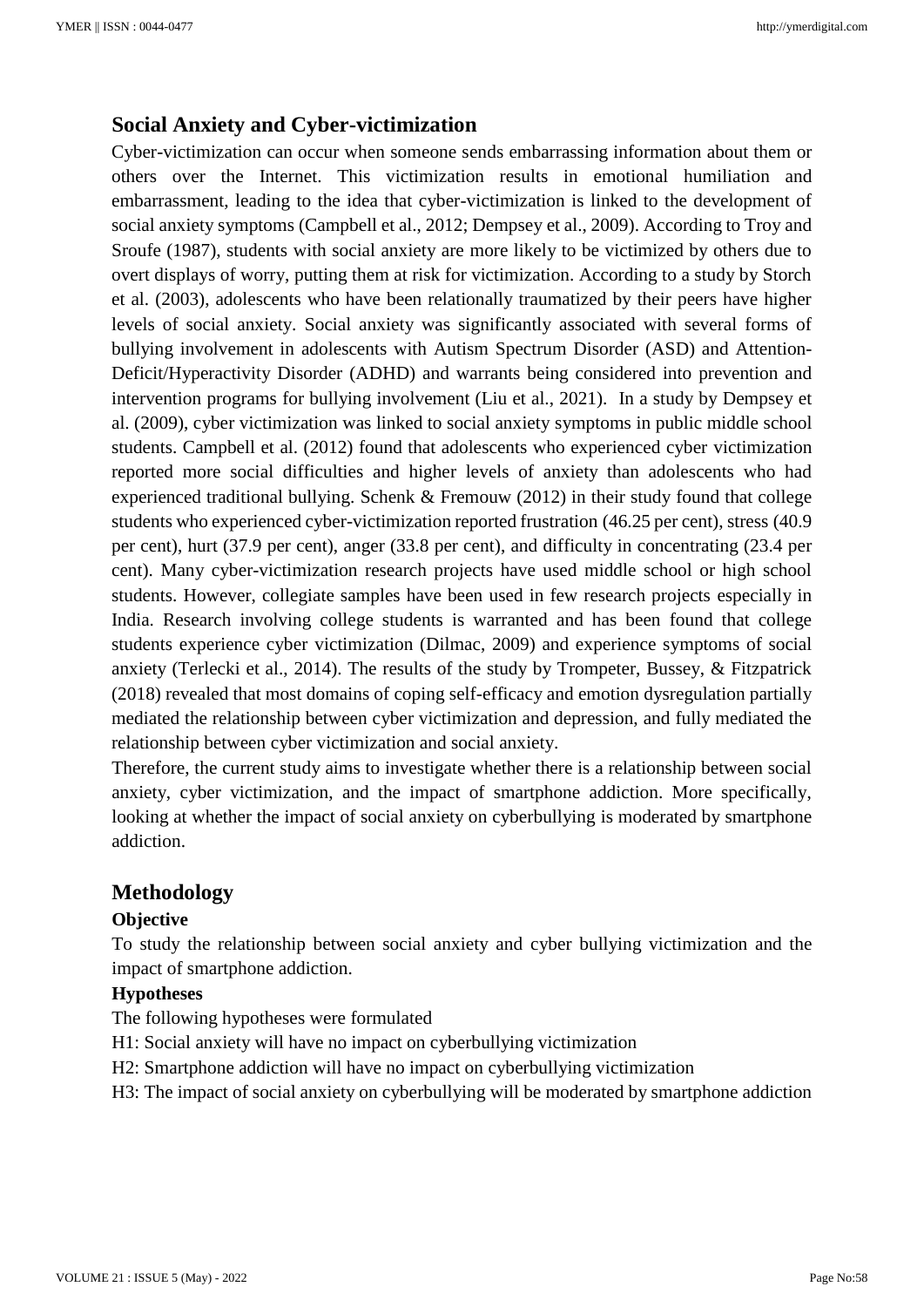#### **Participants and Procedures**

The subjects of the study were 69 undergraduate female college students of the age ranging from 18 to 21 years, selected randomly from city colleges. Selected subjects were approached individually by the researchers. After obtaining informed consent and with the assurance of confidentiality, a set of questionnaires were handed over to the subjects with the request to complete them truthfully and submit next day to the researchers. All selected subjects submitted the completed questionnaires the next day. According to the estimation of subjects, it took on average about 30 minutes to complete.

#### **Measures (Tools of the study)**

**SAS -** Smartphone Addiction Scale (SAS) developed by Kwon et al. (2003). The scale consists of 6 factors and 33 items with a six-point Likert scale (1 "strongly disagree" and 6 "strongly agree"). The six factors were daily-life disturbance, positive anticipation, withdrawal, cyberspace-oriented relationship, overuse, and tolerance. The internal consistency reliability of the whole scale is 0.769.

**Cyberbullying Victimization Scale -** Cyberbullying Victimization Scale was developed by Hinduja and Patchin (2009). The scale consists of 9 items with a "yes" or "no" scale which describes an individual's experience. The internal consistency reliability of the whole scale is 0.707.

**The Liebowitz Social Anxiety Scale (LSAS)** comprises 24 social situations to be replied to twice on a 4-point response scale (0=none to 3=severe) for social fear and social avoidance. Social fear has internal consistency reliability of 0.769, while social avoidance has internal consistency reliability of 0.756 (Liebowitz, 1987).

#### **Research Design and Analysis**

Information on all variables was collected simultaneously using the ex-post-facto correlational approach. The summation of all item scores was treated as the variable score for further statistical treatment. For social anxiety the two components viz., social fear and social avoidance were summed together as social anxiety scores. Social anxiety was treated as an independent variable, cyberbullying as a dependent variable, and degrees of smartphone addiction as a moderator variable in a moderator regression. To estimate moderator effects, the Andrew Hayes process model was utilized. The type 1 error rate is fixed at a 10 per cent level for testing the proposed hypotheses.

#### **Results and Discussion**

Table 1 presents the descriptive statistics for all three research variables. Skewness and kurtosis values, being within  $\pm 1$ , signifies the normal distribution of all variables.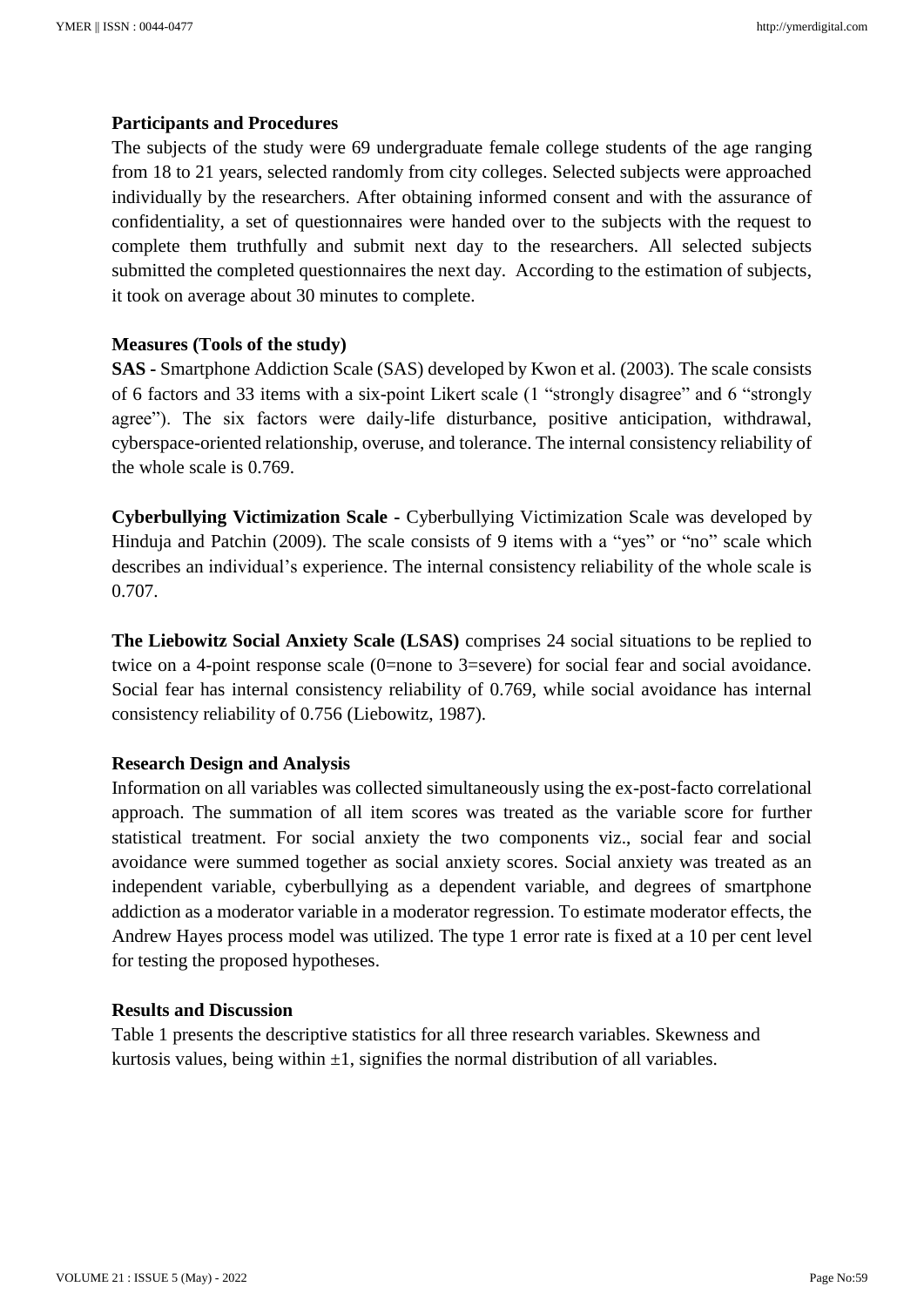| <b>Variables</b>                         | <b>Descriptive</b> |               |                 |                 | <b>Intercorrelations</b> |            |            |
|------------------------------------------|--------------------|---------------|-----------------|-----------------|--------------------------|------------|------------|
|                                          | <b>MEAN</b>        | <b>STD.DV</b> | <b>SKEWNESS</b> | <b>KURTOSIS</b> | <b>SA</b>                | <b>SPA</b> | <b>CBV</b> |
| <b>Society Anxiety</b><br>(SA)           | 137.928            | 10.256        | 0.357           | $-0.584$        |                          | 0.102      | 0.0132     |
| <b>Smart Phone</b><br>addiction (SPA)    | 167.97             | 7.430         | 0.740           | 0.286           |                          |            | $-0.080$   |
| Cyber bullying<br>victimization<br>(CBV) | 39.78              | 5.808         | $-0.093$        | $-0.834$        |                          |            |            |

| Table 1: Descriptive Statistics and Intercorrelation of Variables |  |  |
|-------------------------------------------------------------------|--|--|
|-------------------------------------------------------------------|--|--|

The intercorrelation of variables is so weak and non-significant showing a strong possibility of a moderator effect of smartphone addiction. This shows that the female undergraduates who overuse smartphones exhibit trance, withdrawal, the inability to control cravings, and leads to social anxiety, creating problems in their personal and social lives. This leads them to feel emotional distress and have difficult experiences when they are bullied. Table 2 confirms that possibility. The interaction (moderator) effect of SA and SPA is statistically significant  $(B = -1)$ 0.02, p= 0.062). The major impacts of SA (B= 3.319, p= 0.068) and SPA (B= 2.717, p= 0.070) are also significant, demonstrating that the negative psychological repercussions of cyberbullying, such as stress, anxiety, isolation, fear, and depression, contribute to poor academic performance and social and familial interactions; a similar result was found Kaloeti et al. (2021) in their research. According to a study by Emanuel et al. (2015), one out of every five students is entirely reliant on their smartphones. The participants have a strong urge to spend leisure time which has a negative impact on self-control.

The findings of the moderator regression analysis reject hypotheses H1 and H2, as well as hypothesis H3. This implies that the higher the social anxiety, the higher the cyberbullying victimization, and the higher the smartphone addiction, the higher the cyberbullying victimization. It is reasonable to assume that these female undergraduates isolate themselves, avoid interpersonal relationships, and receive minimal social acceptability.

| <b>Table 2: Moderator Regression Analysis</b>                            |           |       |       |       |  |  |
|--------------------------------------------------------------------------|-----------|-------|-------|-------|--|--|
| <b>VARIABLES</b>                                                         | В         | SE(B) | Т     | p     |  |  |
| Constant                                                                 | $-404.07$ | 247.3 | 1.634 | 0.107 |  |  |
| Society Anxiety (SA)                                                     | 3.319     | 1.794 | 1.849 | 0.068 |  |  |
| Smart Phone addiction (SPA)                                              | 2.717     | 1.475 | 1.841 | 0.070 |  |  |
| Interaction (SA x SPA)                                                   | $-0.0203$ | 0.01  | 1.895 | 0.062 |  |  |
| R=0.2778; R <sup>2</sup> = 0.077, Model F = 1.812, df = (3,65), p=0.1537 |           |       |       |       |  |  |
| SA X SPA: $R^3$ Change=0.051; F= 3.592' df= (1,65), p=0.063              |           |       |       |       |  |  |

Dependent: Cyberbullying victimization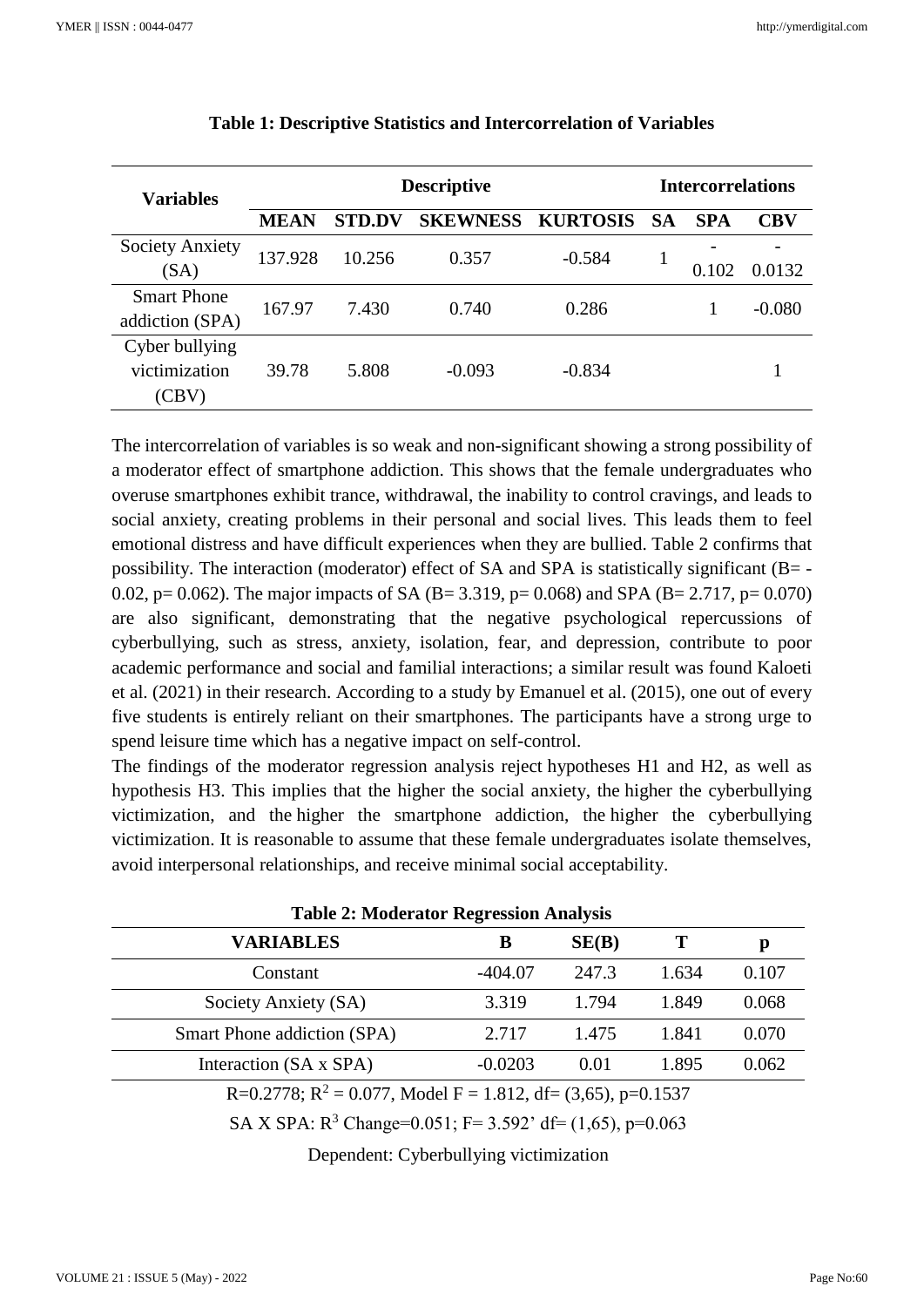The interaction effect and the two main factors together account for 7 per cent of the variation in cyberbullying victimization. This interaction component accounts for 5.1 per cent of the variance. This indicates a significant moderator impact. Long-term use of smartphones, being preoccupied with them, and not being able to control them have negative psychological, educational, and social ramifications. Smartphone overuse is also being viewed as a new type of abuse and can leads to crime or victimization. According to Navarro et al. (2013), the amount of time spent on a smartphone increases the likelihood of displaying a cyberbullying attitude. With the extensive, daily use of the Internet and smartphones, young people are at increased risk to be exposed to some form of cyberbullying (Ljepava, & Tomic, 2019).

| <b>Smartphone</b><br>addiction | <b>Effect</b> | <b>Social</b><br>anxiety |       | р     |  |
|--------------------------------|---------------|--------------------------|-------|-------|--|
| Low                            | 0.059         | 0.099                    | 0.589 | 0.558 |  |
| Medium                         | $-0.092$      | 0.068                    | 1.352 | 0.181 |  |
| High                           | $-0.243$      | 0.109                    | 2.219 | 0.030 |  |

#### **Figure 1: Moderator effects of Smart Phone Addiction**



Figure 1: Moderator effects of smart phone addiction

Low (B= 0.059, p= 0.558) and medium (B= -0.092, p= 0.181) levels of smartphone addiction had no effect on the relationship between social anxiety and cyberbullying victimization. High levels of smartphone addiction, on the other hand, have changed the association significantly  $(B = -0.243, p = 0.030)$ . When the level of smartphone addiction is high, higher levels of social anxiety are linked to lower levels of cyberbullying victimization. A similar result was found by Liu, Hsiao, Chou, & Yen, (2021) with cyber victimization and depression, they fully mediate the relationship between cyber victimization and social anxiety (Trompeter, Bussey, & Fitzpatrick, 2018).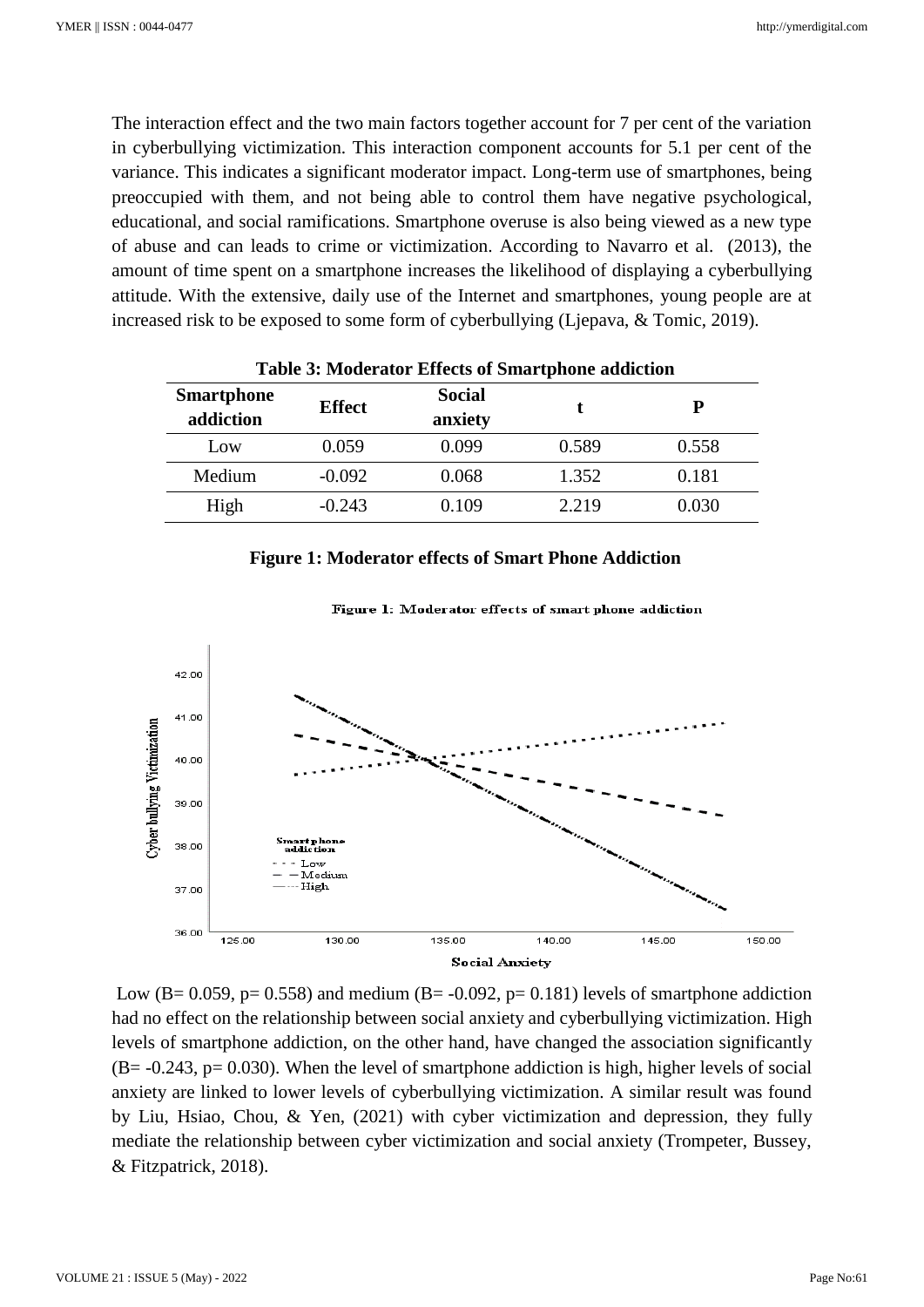## **Conclusion**

We can infer from the results of this study that when young female undergraduate smartphone addiction is high, more social anxiety is associated with lesser cyberbullying victimization. This study highlights the importance of adopting an early detection system for socially anxious female undergraduates to better their daily social interactions; Parents must carefully monitor their children's activity in cyber space and talk to them openly if, they find anything troublesome (Lavanya and Prasad, 2014), in order to address the problem promptly. Although, smartphones make life easier for undergraduate students by providing a wide range of applications and functions, they also pose a risk of potential harm with high anonymity; these issues have paved way to study the cyber victimization from different perspectives (Jaishankar, 2020). This leads to a variety of psychologically negative behaviors that have an impact on social interaction. Preventive methods against excessive smartphone use among undergraduates, as well as proper smartphone usage, can provide significant results. Improving undergraduates' digital literacy will lead to their mastery of understanding how to use technology legally and ethically in everyday life. Cybercrime and bullying among undergraduates can be avoided, resulting in the purification of cyberspace and the construction of healthy cyberculture.

#### **Suggestions**

#### **Research**

Future research should examine the relationship between social anxiety, cyber victimization, and smartphone addiction, as well as the variables' predictability. To protect the younger generation from becoming cyber victims; preventive and coping measures should be incorporated into the course curriculum at educational institutions.

#### **Education**

Digital education, by providing a different viewpoint on cyberbullying, is a crucial tool for preventing cyberbullying.

## **Government**

- To effectively reduce cyberbullying victimization among students, comprehensive procedures and governance systems can be applied.
- India is dealing with cybercrime victimization with its conventional laws (Jaishankar, 2020) and IT Act, but without creating specific laws. Hence, a specific law should be enacted in India.
- Cyber Bullying among the students need to be address without any Legal and Policy Vacuum in India (Halder & Jaishankar, 2007), so as to make better cyberspace for the youth.
- Guidelines, rules, regulations and control mechanism with appropriate laws, user guides and awareness should be made mandatory for young user through all the educational institutions.

#### **References**

- Abdullah, M., & Alsahamen, M. J. (September 30, 2019). Valuating the relationship between smartphone addiction/overuse and musculoskeletal pain among medical students at Qassim University. *Family Medicine and Primary Care*, 8(9), 2953–2959.
- Aktürk, O., Şahin, İ., & Sünbül, A. M. (2008). Bilgisayar öğretmen adaylarının web temelli öğretim hakkındaki görüşleri [Opinions of computer teacher candidates about web-based teaching].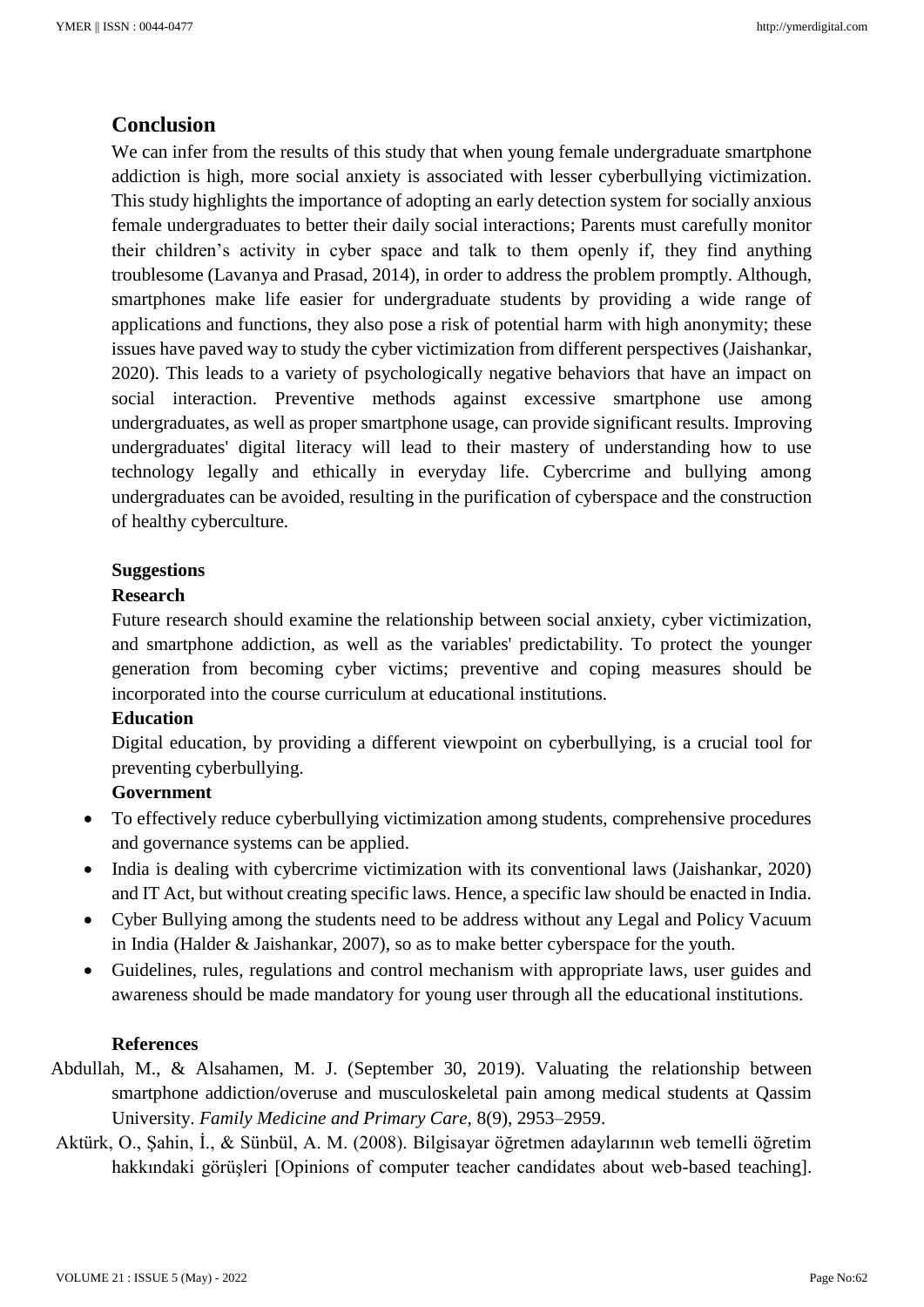*I.E.T.C. VIIII International Educational Technology Conference*, 6-9 May Eskişehir-Turkey (pp. 116-126) Eskişehir: Anadolu Universities.

- Al-Barashdi, H., Bouazza, A., & Jabur, N. (2015). Smartphone addiction among university undergraduates: A literature review. *Journal of Scientific Research & Reports, 4*(3), 210–225. https://doi.org/10.9734 /JSRR/2015/12245.
- Aljomaa, S., Al. Qudah, M., Albursan, I., Bakhiet, S., & Abduljabbar, A. (2016). Smartphone addiction among university students in the light of some variables. *Computers in Human Behavior, 61*, 155–164. https://doi. org/10.1016/j.chb.2016.03.041.
- Ang, R. P., & Goh, D. H. (2010). Cyberbullying among adolescents: The role of affective and cognitive empathy, and gender. *Child Psychiatry and Human Development, 41*(4), 387-397. http://doi.org/10.1007/s10578-010-0176-3.
- Batyuk, L., Herpich, M., Camtepe, S.A., Raddatz, K., Schmidt, A., & Albayrak, S. (2011). Using static analysis for automatic assessment and mitigation of unwanted and malicious activities within Android applications. *6 th International Conference on Malicious and Unwanted Software*, Fajardo, PR, USA, 18-19 October 2011 (pp. 1-7). Piscataway, NJ: IEEE. https://doi.org/10.1109/MALWARE.2011.6112328
- Bisen, S., & Deshpande, Y. (2016). An analytical study of smartphone addiction among engineering students: a gender difference. *The International Journal of Indian Psychology, 4*(1), 70–83. https://doi.org/10.25215/0401.128
- Bolle, C. (2014). *"Who is a smartphone addict?" The impact of personal factors and type of usage on smartphone addiction in a Dutch population* [Master's thesis, University of Twente, Enschede]. https://essay.utwente.nl/66307/1/Bolle per cent 20Colin per cent 20-s per cent 201246933 per cent 20scriptie.pdf
- Campbell, M., Spears, B., Slee, P., Butler, D., & Kift, S. (2012). Victims' perceptions of traditional and cyberbullying, and the psychosocial correlates of their victimization. *Emotional and Behavioral Difficulties, 17*(3), 389-401. https://doi.org/10.1080/13632752.2012.704316
- Chiu, S., Hong, F., & Chiu, S. (2013). An analysis of the correlation and gender difference between college students' Internet addiction and mobile phone addiction in Taiwan. *International Scholarly Research Notices,* 360607. https://doi.org/10.1155/2013/360607.
- De Pasquale, C., Sciacca, F., & Hichy, Z. (2015). Smartphone addiction and dissociative experience: an investigation in Italian adolescents aged between 14 and 19 years. International *Journal of Psychology & Behavior Analysis, 109*(1), 515-525. https://doi.org/10.15344/2455- 3867/2015/109.
- Dempsey, A. G., Sulkowski, M. L., Nichols,R. & Storch, E. A. (2009). Differences between peer victimization in cyber and physical settings and associated psychosocial adjustment in early adolescence. *Psychology in the Schools, 46*(10), 962-971. https://doi.org/10.1002/pits.20437
- Dilmac, B. (2009). Psychological needs as a predictor of cyberbullying: A preliminary report on college students. *Educational Sciences: Theory and Practice, 9,* 1307- 1325.
- Emanuel, R., Bell, R., Cotton, C., Craig, J., Drummond, D., Gibson, S., Harris, A., Harris, M., Hatcher, V., Jones, S., Lewis, J., Longmire, T., Nash, B., Ryans, T., Tyre, E., Walters, D., & Williams, A. (2015). The truth about smartphone addiction. *College Student Journal, 49*(2), 291–299.
- Halder, D., & Jaishankar, K. (2007). Bullying and Cyber Bullying in Schools: Need to address the Legal and Policy Vacuum in India. Retrieved from http://www.articleco.com/Category/Cyber-Law/413, July 2007.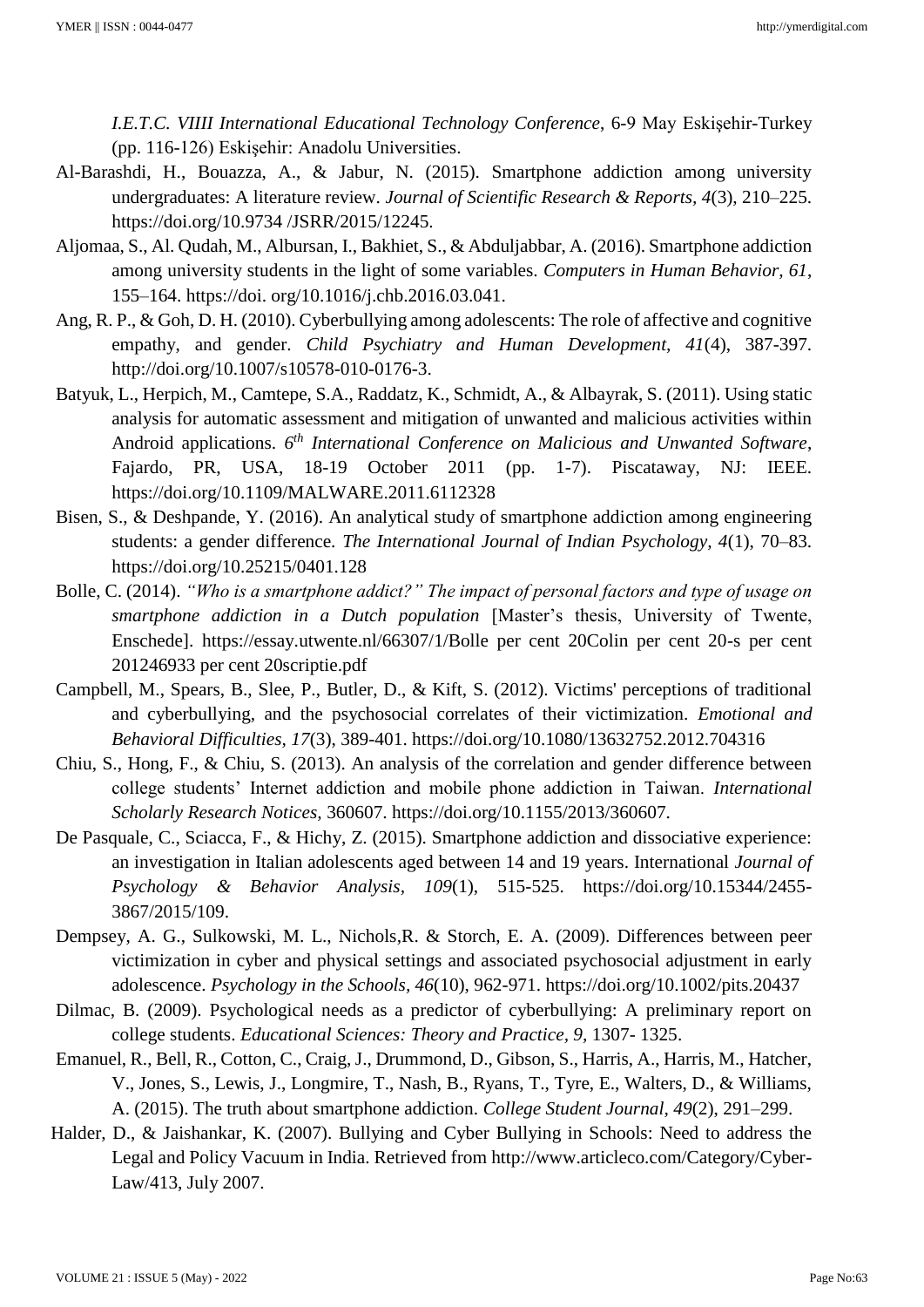- Hinduja, S. & Patchin, J.W. (2009). Bullying beyond the schoolyard: Preventing and responding to cyberbullying (Cyberbullying Victimization Scale- Sage Publication). Thousand Oaks, CA: Corwin Press.
- Jaishankar, K. (2020). Cyber Victimology: A New Sub-Discipline of the Twenty-First Century Victimology. In: Joseph, J., & Jergenson, S. (eds) An International Perspective on Contemporary Developments in Victimology. Springer, Cham.
- Kaloeti, D., Manalu, R., Kristiana, I. F., & Bidzan, M. (2021). The Role of Social Media Use in Peer Bullying Victimization and Onset of Anxiety Among Indonesian Elementary School Children. *Frontiers in Psychology*, 12, 635725.
- Kawabe, K., Horiuchi, F., Ochi, M., Oka, Y., & Ueno, S. I. (2016). Internet addiction: Prevalence and relation with mental states in adolescents. *Psychiatry and Clinical Neurosciences, 70*, 405-412. https://doi.org/10.1111/pcn.12402.
- Kwon, M., Kim, D.J., Cho, H. & Yang, S. (December 31, 2013). The Smartphone Addiction Scale: Development and Validation of a Short Version for Adolescents.
- Kwon, Y., & Paek, K. (2016). The influence of smartphone addiction on depression and communication competence among college students. *Indian Journal of Science and Technology, 9*(41), 1–8. https://doi. org/10.17485/ijst/2016/v9i41/103844.
- Laconi, S., Tricard, N., & Chabrol, H. (2015). Differences between specific and generalized problematic Internet use according to gender, age, time spent online, and psychopathological symptoms. *Computers in Human Behavior, 48,* 236-244. https://doi.org/10.1016/j.chb.2015.02.006
- Lavanya, R., & Prasad, K.G. (2014). A Study on the Prevalence of Cyber Bullying in Chennai. Middle-East Journal of Scientific Research 22 (5): 661-672, 2014.
- Liebowitz, M. (2015, February 9). Social Anxiety Web. Retrieved from https://socialanxietyweb.org/liebowitz-social-anxiety-scale-liebowitz-1987.
- Liu, T. L., Hsiao, R. C., Chou, W. J., & Yen, C. F. (2021). Social Anxiety in Victimization and Perpetration of Cyberbullying and Traditional Bullying in Adolescents with Autism Spectrum Disorder and Attention-Deficit/Hyperactivity Disorder. *International Journal of Environmental Research and Public Health*, *18*(11), 5728.
- Ljepava, D., & Tomic, N. (January 2019). Cyberbullying, online behavior, and the students' psychological well-being: An engineering management approach. Serbian Journal of Engineering Management *4*(1):9-14.
- Martínez-Monteagudo, M.C., Delgado, B., Inglés, C.J., & Escortell, R. (Jan 2020). Cyberbullying and Social Anxiety: A Latent Class Analysis among Spanish Adolescents. *International Journal of Environment Res Public Health*. *17*(2):406.
- Navarro, R, Serna, C., Martinez, V., & Ruizolivia, R. (2013). The role of internet use and parental mediation on cyberbullying victimization among Spanish children from rural public schools. *European Journal of Psychology of Education, 28*(3), 725-745. https://doi.org/10.1007/S10212-012-0137-2
- Olweus, D., & Limber, S. P. (2014). Bullying in school: Evaluation and dissemination of the Olweus in the cyber space: A conceptual model of reasons of victimization. *International Journal of Cyber Criminology, 8*(1), pp 57–67.